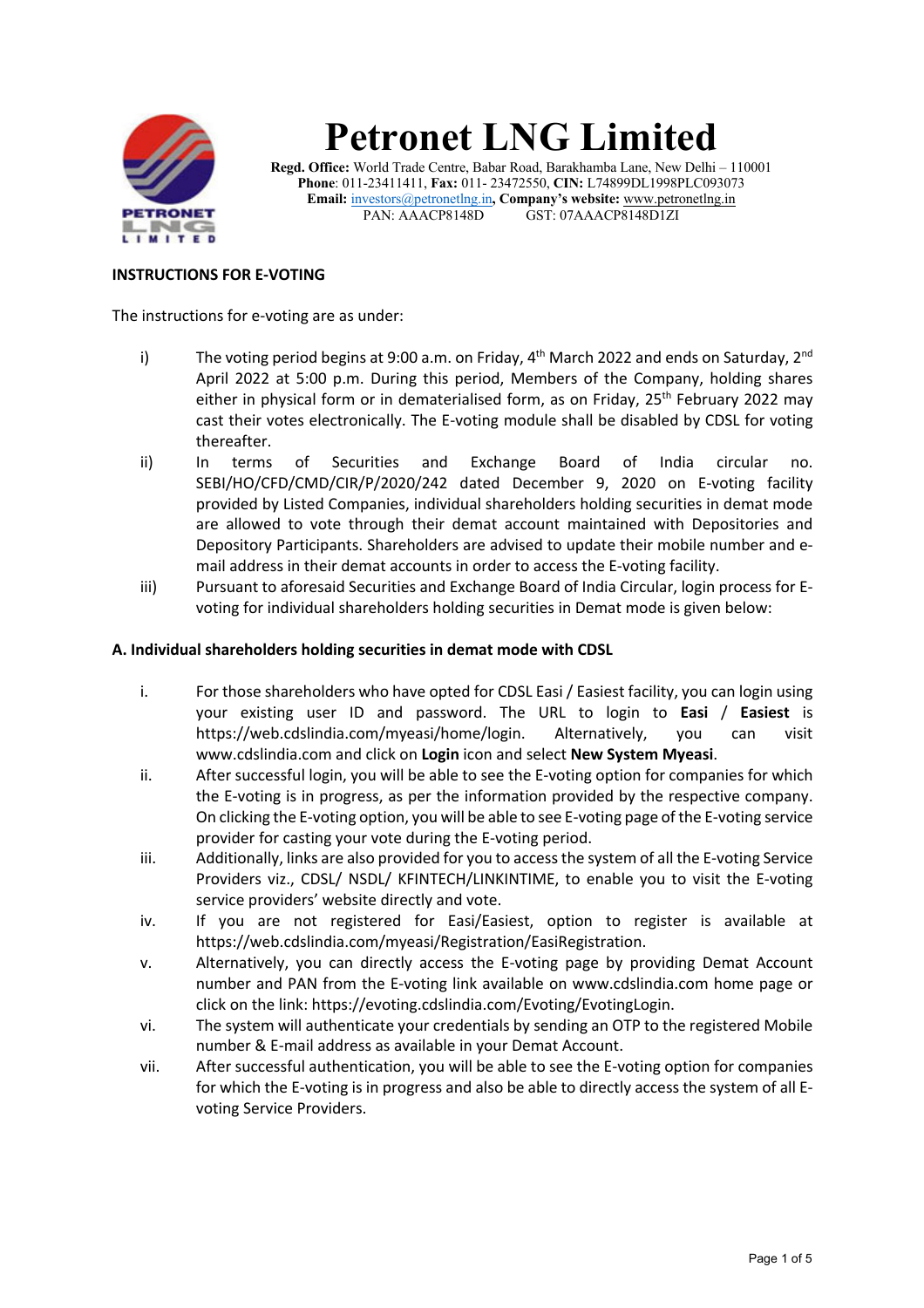

## **B. Individual shareholders holding securities with NSDL:**

- i. If you have already registered for NSDL IDeAS facility, please visit the e-Services website of NSDL. Open web browser by typing the URL: https://eservices.nsdl.com. Once the home page of e-Services is launched, click on the '**Beneficial Owner'** icon under '**Login'** which is available under '**IDeAS'** section. A new screen will open. You will have to enter your User ID and Password. After successful authentication, you will be able to see Evoting services. Click on '**Access to E-voting'** under E-voting services and you will be able to see E-voting page. Click on **'Petronet LNG Limited'** or E-voting service provider name - **CDSL** and you will be re-directed to E-voting service provider's website for casting your vote during the E-voting period.
- ii. If you have not registered for IDeAS e-Services, option to register is available at https://eservices.nsdl.com by selecting '**Register Online for IDeAS**' portal or clicking the link: https://eservices.nsdl.com/SecureWeb/IdeasDirectReg.jsp.
- iii. Visit the E-voting website of NSDL. Open web browser by typing the following URL: https://www.evoting.nsdl.com/. Once the home page of E-voting system is launched, click on the icon '**Login'** which is available under '**Shareholder**/**Member'** section. A new screen will open. You will have to enter your User ID (i.e., your sixteen-digit demat account number held with NSDL), Password/OTP and a Verification Code as shown on the screen. After successful authentication, you will be redirected to NSDL Depository site wherein you can see E-voting page. Click on **'Petronet LNG Limited'** or E-voting service provider name - **CDSL** and you will be redirected to E-voting service provider's website for casting your vote during the remote E-voting period.

## **C. Login through Depository Participants for individual shareholders**

- i. You can also login using the login credentials of your demat account through your Depository Participant registered with NSDL/CDSL for E-voting facility. After successful login, you will be able to see E-voting option. Once you click on E-voting option, you will be redirected to NSDL/CDSL Depository site after successful authentication, wherein you can see E-voting feature. Click on **'Petronet LNG Limited'** or E-voting service provider name - **CDSL** and you will be redirected to E-voting service provider's website for casting your vote during the E-voting period.
- ii. If you are unable to retrieve User ID/ Password, please use 'Forget User ID' and 'Forget Password' options available at above mentioned websites and follow the instructions given therein.
- iii. **Helpdesk for Individual Shareholders holding securities in demat mode for any technical issues related to login through Depository i.e. CDSL and NSDL:**

| Login type                                | <b>Helpdesk details</b>                                                                        |  |
|-------------------------------------------|------------------------------------------------------------------------------------------------|--|
|                                           | Individual Shareholders holding   Members facing any technical issue in login can contact CDSL |  |
| securities in Demat mode with helpdesk by | sending a<br>reauest<br>at a                                                                   |  |
| <b>CDSL</b>                               | helpdesk.evoting@cdslindia.com or contact at 022-23058738                                      |  |
|                                           | and 022-23058542-43.                                                                           |  |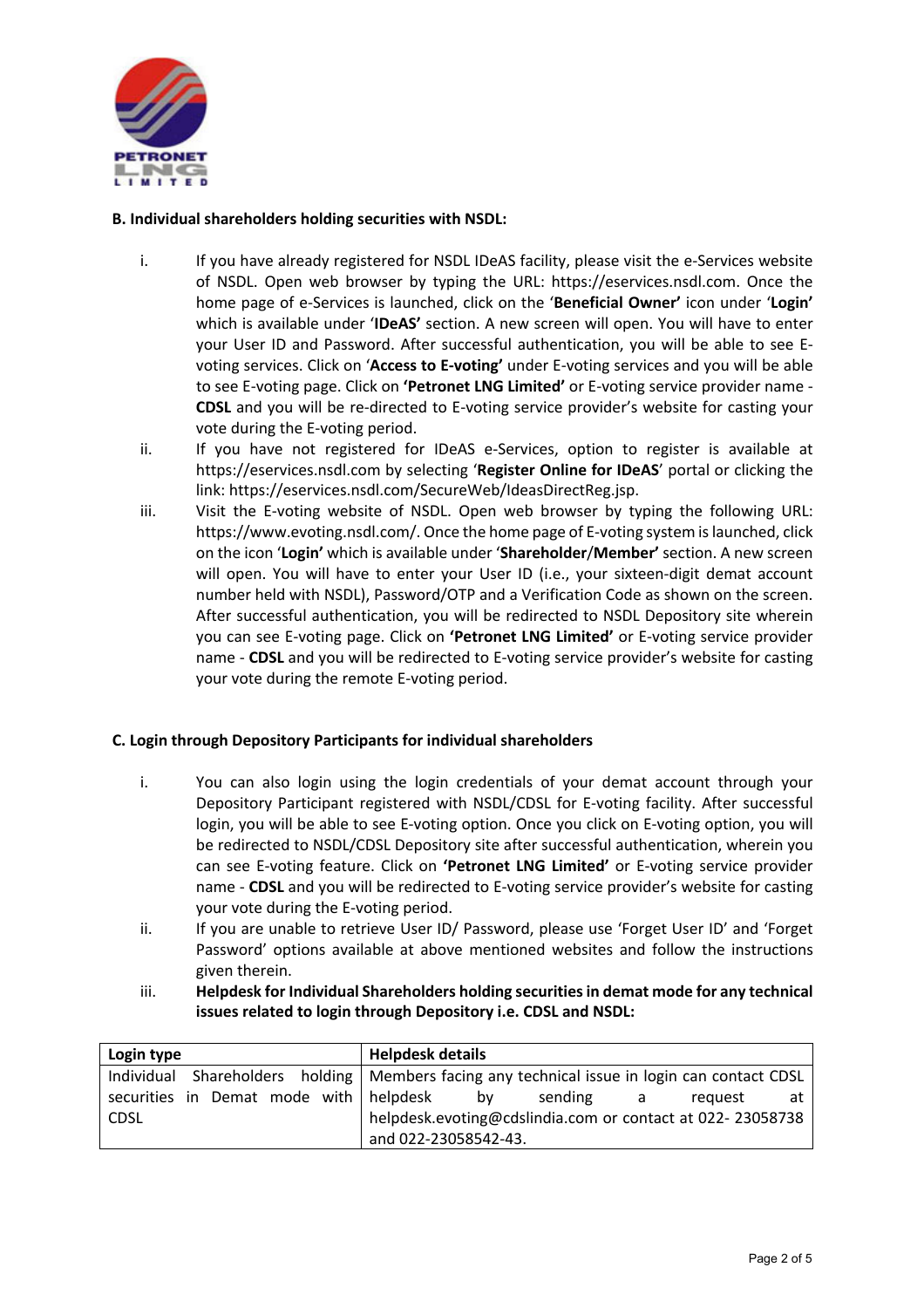

|      | Individual Shareholders holding   Members facing any technical issue in login can contact NSDL |
|------|------------------------------------------------------------------------------------------------|
|      | securities in Demat mode with   helpdesk by sending a request at evoting@nsdl.co.in or call at |
| NSDL | toll free no.: 1800 1020 990 and 1800 22 44 30.                                                |

## **D. Login method for E-voting for Members holding shares in Physical mode and Members other than individuals holding shares in Demat mode:**

- i. Log on to the CDSL's E-voting website www.evotingindia.com.
- ii. Click on '**Shareholders'** module.
- iii. Now enter your User ID
	- a. For CDSL: 16 digits beneficiary ID
		- b. For NSDL: 8 Character DP ID followed by 8 Digits Client ID
		- c. Shareholders holding shares in physical mode should enter Folio Number allotted by the Company.
- iv. Next enter the Image Verification as displayed and click on Login.
- v. If you are holding shares in demat mode and had logged on to www.evotingindia.com previously and voted through E-voting earlier for any other company, then your existing password is to be used.
- vi. If you are a first-time user, follow the steps given below:

| For Shareholders holding shares in demat form other than individuals and those holding shares in |                                                                                                                                                                                                                                                                                                                                                                |
|--------------------------------------------------------------------------------------------------|----------------------------------------------------------------------------------------------------------------------------------------------------------------------------------------------------------------------------------------------------------------------------------------------------------------------------------------------------------------|
| physical form                                                                                    |                                                                                                                                                                                                                                                                                                                                                                |
| <b>PAN</b>                                                                                       | Enter your 10-digit alpha-numeric PAN issued by Income Tax<br>$\bullet$<br>Department (applicable for both demat shareholders as well as<br>physical shareholders)<br>Shareholders who have not updated their PAN with the<br>Company/Depository Participant are requested to use the sequence<br>number sent by Company/RTA or contact Company/RTA.           |
| Dividend Bank details<br><b>OR</b> Date of Birth (DOB)                                           | • Enter the Dividend Bank details or Date of Birth (in dd/mm/yyyy<br>format) as recorded in your demat account or in the Company<br>records in order to login.<br>• If both the details are not recorded with the Depository or the<br>Company, please enter the Member ID/folio number in the<br>Dividend Bank details field as mentioned in section D above. |

- vii. After entering these details, click on 'Submit'.
- viii. Shareholders holding shares in physical form will then directly reach the Company selection screen and shareholders holding shares in demat form will reach 'Password Creation' menu wherein they are required to mandatorily enter their login password in the new password field. Kindly note that this password is to be also used by the demat holders for voting for resolutions of any other company on which they are eligible to vote, provided such company opts for E-voting through CDSL platform. It is strongly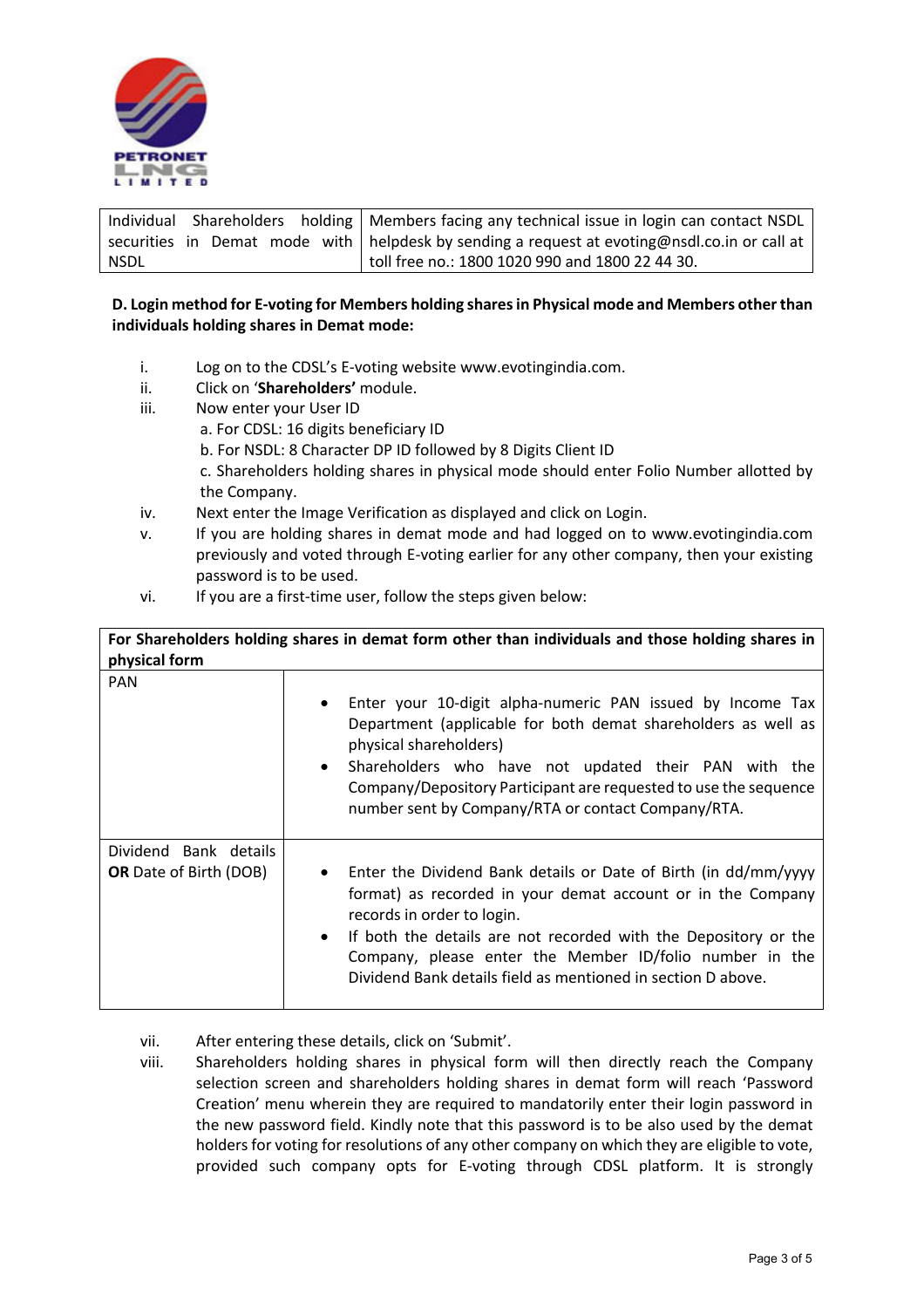

recommended not to share your password with any other person and take utmost care to keep your password confidential.

- ix. For shareholders holding shares in physical form, the details can be used only for E-voting on the resolutions contained in this Notice.
- x. Click on the EVSN for Petronet LNG Limited
- xi. On the voting page, you will see 'Resolution Description' and against the same the option 'YES/NO' for voting. Select the option YES or NO as desired. The option YES implies that you assent to the Resolution and option NO implies that you dissent to the Resolution.
- xii. Click on the 'RESOLUTIONS FILE LINK' if you wish to view the entire Resolution details.
- xiii. After selecting the resolution that you have decided to vote on, click on 'Submit'. A confirmation box will be displayed. If you wish to confirm your vote, click on 'OK', else to change your vote, click on 'Cancel' and accordingly modify your vote.
- xiv. Once you 'Confirm' your vote on the resolution, you will not be allowed to modify your vote. You can also take a print of the votes cast by clicking on 'Click here to print' option on the Voting page.
- xv. If you are a demat account holder and have forgotten the login password, then enter the User ID and the image verification code and click on 'Forgot Password' & enter the details as prompted by the system.
- xvi. You may also cast your vote using CDSL's mobile app 'm-Voting'. The m-Voting app can be downloaded from the respective Google Play or Apple store. Please follow the instructions as prompted by the mobile app to complete E-voting on your mobile.

## **For the attention of Non-Individual Shareholders:**

- Non-Individual shareholders (i.e., other than individuals and HUF) and Custodians are required to log on to www.evotingindia.com and register themselves in the '**Corporates'** module.
- A scanned copy of the Registration Form bearing the stamp and sign of the entity should be e-mailed to helpdesk.evoting@cdslindia.com.
- After receiving the login details, a Compliance User should be created, using the admin login and password. The Compliance User would be able to link the account(s) for which they wish to vote on.
- The list of accounts linked in the login should be e-mailed to helpdesk.evoting@cdslindia.com and on approval of the accounts, they would be able to cast their vote.
- A scanned copy of the Board Resolution and Power of Attorney (POA) which they have issued in favour of the Custodian, if any, should be uploaded in PDF format in the system for the Scrutiniser to verify the same.
- Non-individual shareholders are required to send the relevant Board Resolution/Authority letter etc. together with attested specimen signature of the duly authorised signatory(ies) who are authorised to vote, to the Scrutiniser by e-mail to sachin@companylawworld.com.

## **E. Shareholders whose e-mail address /mobile no. is not registered with the Company/Depositories:**

- i. Shareholders holding shares in physical form are requested to provide details of Folio No., Name of the shareholder and PAN (self-attested scanned copy), by e-mail to the RTA at investor@bigshareonline.com.
- ii. Shareholders holding shares in demat mode are requested to update their e-mail address & mobile number with their respective Depository Participant (DP). Individual